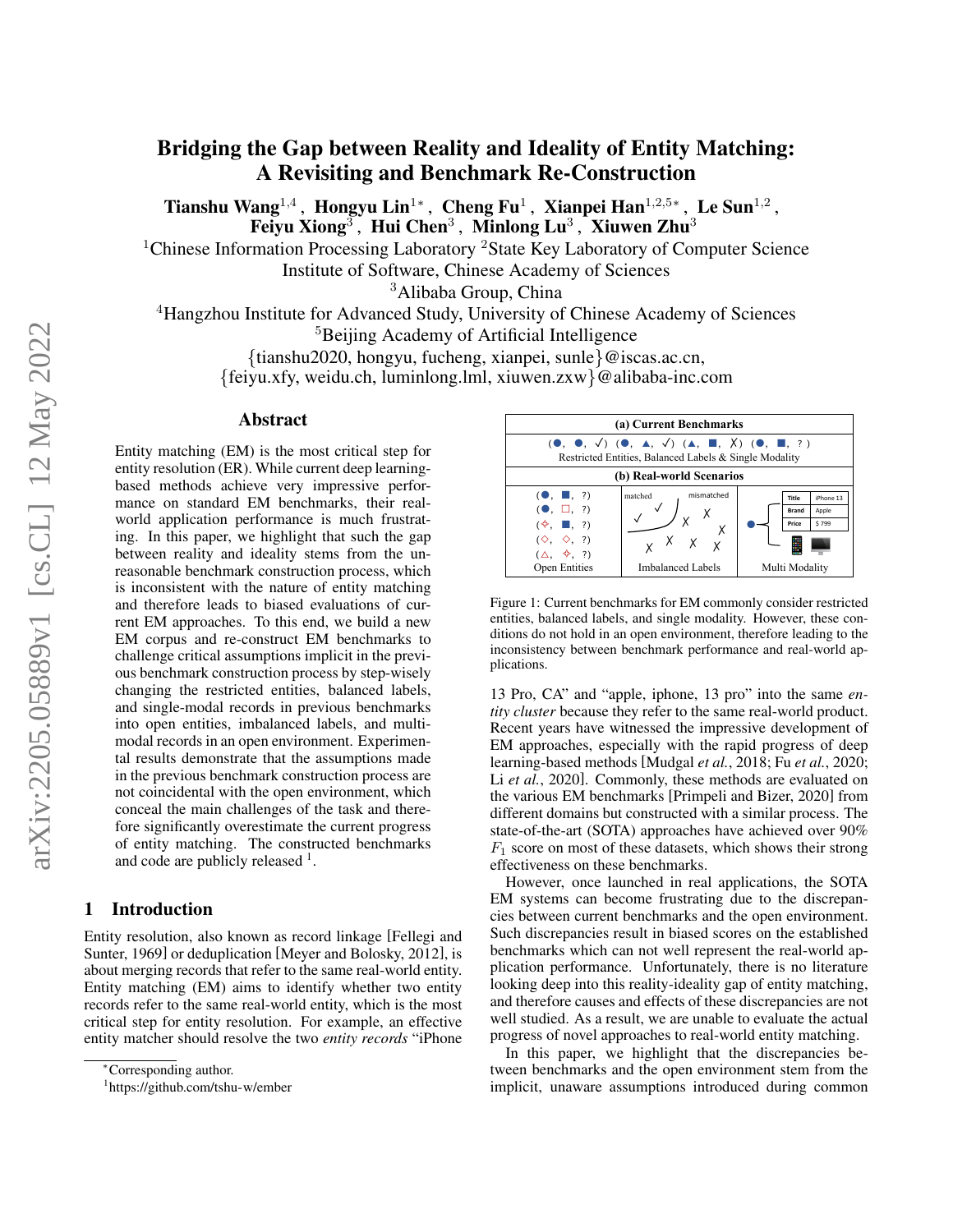<span id="page-1-0"></span>

| <b>Benchmarks</b>                     | Matched:       | Seen            | Seen    |
|---------------------------------------|----------------|-----------------|---------|
|                                       | Mismatched     | <b>Clusters</b> | Records |
| abt-buy [Mudgal et al., 2018]         | $\approx 1:6$  | 99%             | 96%     |
| amazon-google [Mudgal et al., 2018]   | $\approx 1:6$  | 99%             | 97%     |
| dblp-acm [Mudgal et al., 2018]        | $\approx 1:20$ | $100\%$         | 100%    |
| dblp-scholar [Mudgal et al., 2018]    | $\approx 1:15$ | 100%            | 100%    |
| walmart-amazon [Mudgal et al., 2018]  | $\approx 1:12$ | 100%            | 99%     |
| cora [Wang <i>et al.</i> , 2011]      | $\approx 1:4$  | 100%            | 100%    |
| wdc_cameras [Primpeli et al., 2019]   | $\approx 1:3$  | 100%            | 78%     |
| wdc_watchers [Primpeli et al., 2019]  | $\approx 1:3$  | 100%            | 81%     |
| wdc_computers [Primpeli et al., 2019] | $\approx 1:3$  | 100%            | 72%     |
| wdc_shoes [Primpeli et al., 2019]     | $\approx 1:3$  | 100%            | 62%     |

Table 1: Overview of previous EM benchmarks. We omit the datasets in some benchmarks whose test set is less than 100 instances. We can see that they are with very high seen cluster and record ratios, as well as a relatively low mismatched/matched ratio. However, these conditions no longer hold in an open environment.

benchmark construction. Such erroneous assumptions conceal the main challenges of entity matching, which lead to high performance on current benchmarks. Unfortunately, these assumptions do not hold in real-world scenarios, and therefore discrepancies between benchmarks and the open environment occur. Specifically, as illustrated in Figure [1,](#page-0-1) there are three critical erroneous assumptions made when constructing training and test sets of current EM benchmarks:

- Restricted Entity Assumption, which means that the entity clusters and/or entity records in the test sets of current benchmarks are mostly covered by records in the training sets, as shown in Table [1.](#page-1-0) This assumption is made because of the cluster/record sampling strategies applied for current benchmarks. Unfortunately, none of the mainstream entity resolution applications can meet, even be close to, such an assumption, because an effective entity matcher should be able to deal with unseen clusters and records in an open environment. As a result, current benchmarks are unable to evaluate entity matchers in an open environment.
- Balanced Label Assumption, which means that the ratios of mismatched to matched instances are relatively low and quite close in training and test sets of benchmarks. However, entity matching is an extremely imbalanced problem in real-world applications, and such the mismatched/matched ratio is commonly unknown and diverges significantly. Even with the prior blocking step, the ratio of mismatched record pairs to matched pairs can be up to 100:1 [\[Thirumuruganathan](#page-6-8) *et al.*, 2021]. This poses the critical but ignored challenge to train and evaluate entity matchers in highly-imbalanced settings. As a result, current benchmarks are unable to evaluate entity matchers in the real-world imbalanced situation.
- Single Modality Assumption, which means current benchmarks mainly focus on textual attributes of entity records. This is due to the absence of the high-quality multi-modal entity corpus. However, in an open environment with noisy textual attributes, information from other modalities like images or audio can play a decisive role in entity matching. As a result, current benchmarks are difficult to be applied to accurately evaluate the effectiveness of multi-modal information for EM.

To assess how these three implicit assumptions bias eval-

uations of entity matchers, this paper constructs a new multi-modal corpus, which comes from a large Chinese ecommerce website and contains more than 120,000 records for 10,000 products. Each record in the corpus is with a highquality image attribute. Then starting from the corpus and standard benchmark construction criteria, we re-construct new benchmarks by removing the above-mentioned three erroneous assumptions step-by-step to revisit how these assumptions influence the evaluations on previous benchmarks. Specifically, for restricted entity assumption, we propose to leverage more practical cluster/record sampling strategies to build three benchmarks based on three most common EM application paradigms. For balanced label assumption, we vary the ratio of mismatched to matched instances on training and test set respectively to see how the real-world imbalanced situation can influence the evaluation. For single modality assumption, we thoroughly evaluate the effectiveness of introducing visual attributes based on the above real-world settings. From the newly re-constructed benchmarks, we find previous benchmarks are far from evaluating entity matching in an open environment because

- Restricted Entity Assumption biases the nature of the task of entity matching. The assumption changes the task from learning an effective matcher to learning effective representations of *seen* clusters/records. This discrepancy makes previous benchmarks significantly overestimate the performance of current entity matchers.
- Balanced Label Assumption conceals the most critical challenge of entity matching. We find that in realworld imbalanced scenarios, the performance on imbalanced test sets will dramatically diverge from the evaluation results on previous benchmarks, no matter how the degree of balance of the training set changes.
- Single Modality Assumption stems from the underestimation of the importance of multi-modality on previous benchmarks. We find that in the open environment, visual information can improve the performance of entity matching significantly. Moreover, the importance of visual information can significantly rise especially in open and imbalanced settings. This also confirms that previous restricted entities and balanced label benchmarks can not well estimate the effectiveness of multi-modal entity matchers.

Our re-constructed benchmark clearly shows that previous benchmark construction criteria can not cover the main challenges of entity matching, and there is still a long way to build an effective entity matcher in an open environment. Generally speaking, the main contributions of this paper are:

- We reveal three implicit assumptions behind current EM benchmarks. These assumptions are introduced during the benchmark construction process, which leads to significant discrepancies between current benchmarks and open environment.
- We build a new multi-modal entity matching corpus. The corpus contains more than 120,000 multimodal records for 10,000 products. This corpus provides a solid foundation for evaluating the impact of above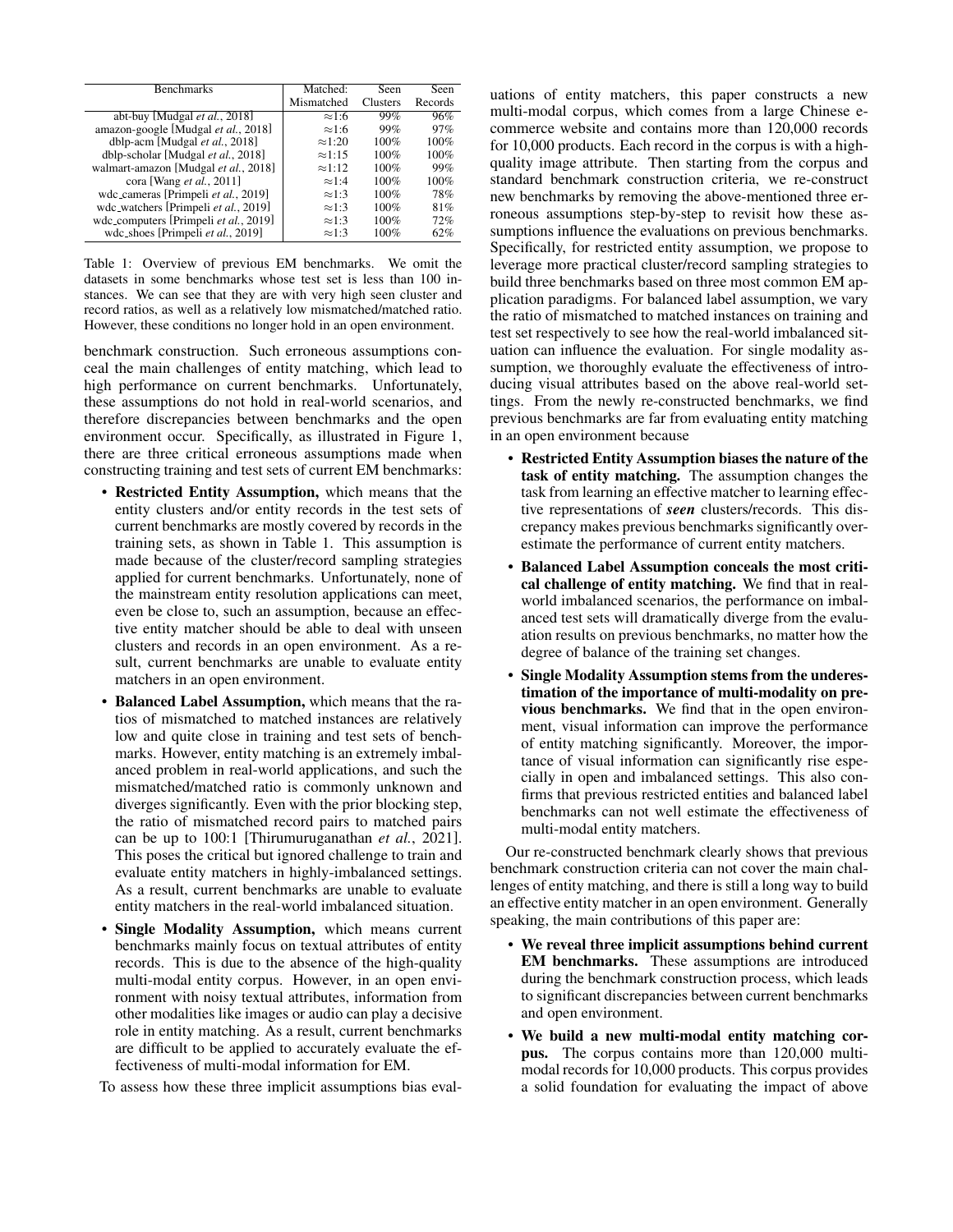assumptions, as well as future research on multi-modal EM.

• We thoroughly assess the impact of the above three critical assumptions for evaluating entity matcher. Experimental results show that these assumptions conceal the most critical challenges of entity matching, and therefore significantly overestimate the current progress due to the biased benchmarks.

### 2 Background and New Corpus Construction

In this section, we will first demonstrate the construction process of conventional entity matching benchmarks and point out three implicit assumptions made during the process. Then to assess the impacts of the three assumptions, we present a new multi-modal corpus for entity matching. Finally, we will briefly introduce the state-of-the-art approaches on entity matching, which will be used to evaluate the impact of the above-mentioned assumptions in the following sections.

#### 2.1 Construction and Implicit Assumptions of Previous Benchmarks

Algorithm [1](#page-2-0) outlines the construction process of current entity matching benchmarks. The procedure commonly first removes non-textual attributes from all records. Then a fixed number of entity clusters are sampled to construct datasets. Some record pairs within the same clusters are regarded as the matched entity record pairs, and a number of mismatched pairs are sampled from records from different clusters. The number of mismatched instances is commonly proportional to the number of matched instances with a fixed ratio. Finally, all record pairs with matched/mismatched labels are split into training/validation/test sets to build the standard benchmarks.

Such a construction process, however, is implicitly incorporated with three assumptions. First, because all records are sampled from the same group of clusters  $C'$ , there is a great chance that clusters and records in the test set would appear in the training set. To show this, Table [1](#page-1-0) presents the statistics from several most widely-used EM benchmarks. We can see that nearly all entity clusters in the test set of these benchmarks are covered by the training set. Furthermore, a vast majority of entity records in the test set are also covered by the training set. However, in an open environment this assumption does not hold, because a great number of entity clusters and records are unseen during training. Second, due to the mismatched-matched instance sampling strategy, the ratio of mismatched pairs to matched pairs is relatively low, as shown in Table [1](#page-1-0) again. Further, such ratios are nearly the same for the training and test set. Unfortunately, in real-world applications we will face an extremely high mismatched-matched ratio. Even after the blocking of entity resolution, a record may have up to 100 candidate matches. And due to the long-tail phenomenon, it is very frequently that only one instance among them is the matched one. Consequently, current benchmarks can not well reflect how well entity matchers can deal with such an extremely imbalanced situation. Third, many current benchmarks only focus on textual attributes, which multi-modal attributes become increasingly popular and important in many EM scenarios. Due to

Algorithm 1: The Common Construction Process of Previous Entity Matching Benchmarks

```
Data: A set of entity clusters C = \{c_1, c_2, \dots, c_n\},\where each cluster c_i contains several records
        c_i = \{r_i^1, r_i^2, \cdots, r_i^m\}Input: train/val/test ratio, mismatched/matched ratio:
        r, kOutput: training, validation, and test set:
          train, val, test
foreach c_i \in C do
    foreach r_i^j \in c_i do
        **Single modality assumption**
         preserving only textual attributes of record r_i^jend
end
sample a subset of clusters C' from CD = \emptysetforeach c_i \in C' do
    for r_i^j, r_i^k \in c_i do
         D \leftarrow D \cup (r_i^j, r_i^k, \text{matched})end
end
**Balanced label assumption**
for i \leftarrow 1 to k \ast ||D|| do
    sample different cluster records r_i^l, r_j^m from C'D \leftarrow D \cup (r_i^l, r_j^m, \text{mismatched})end
**Restricted entity assumption**
train, val, test \leftarrow RANDOM_SPLIT(D, r)return train, val, test
```
the above reasons, current benchmarks with these implicit assumptions can not well evaluate the performance of the entity matcher in the open environment.

#### 2.2 New Corpus Construction

In order to assess how these three implicit assumptions influence the evaluations of entity matchers, we construct a new multi-modal corpus based on product information from a Chinese e-commerce website. The newly built corpus contains 3 main categories (clothing, shoes, and accessories) of products. Each product record includes a record ID, title, categorical info, cluster ID, attribute pairs (e.g., color, style, material, etc.), as well as a product image. Entity records with the same cluster ID, which are manually checked, are considered as referring to the same real-world product entity. Finally, there are 10,000 products and 126,277 records in this corpus. Each product has records between 10 and 20.

From the corpus, we use the clusters from all categories and three specific categories to build the datasets. For each dataset, we randomly sample 250 clusters to build the training set and hold out 100 clusters for the unseen cluster benchmark. For each cluster in the training set, we also hold out 40% of the records as unseen records.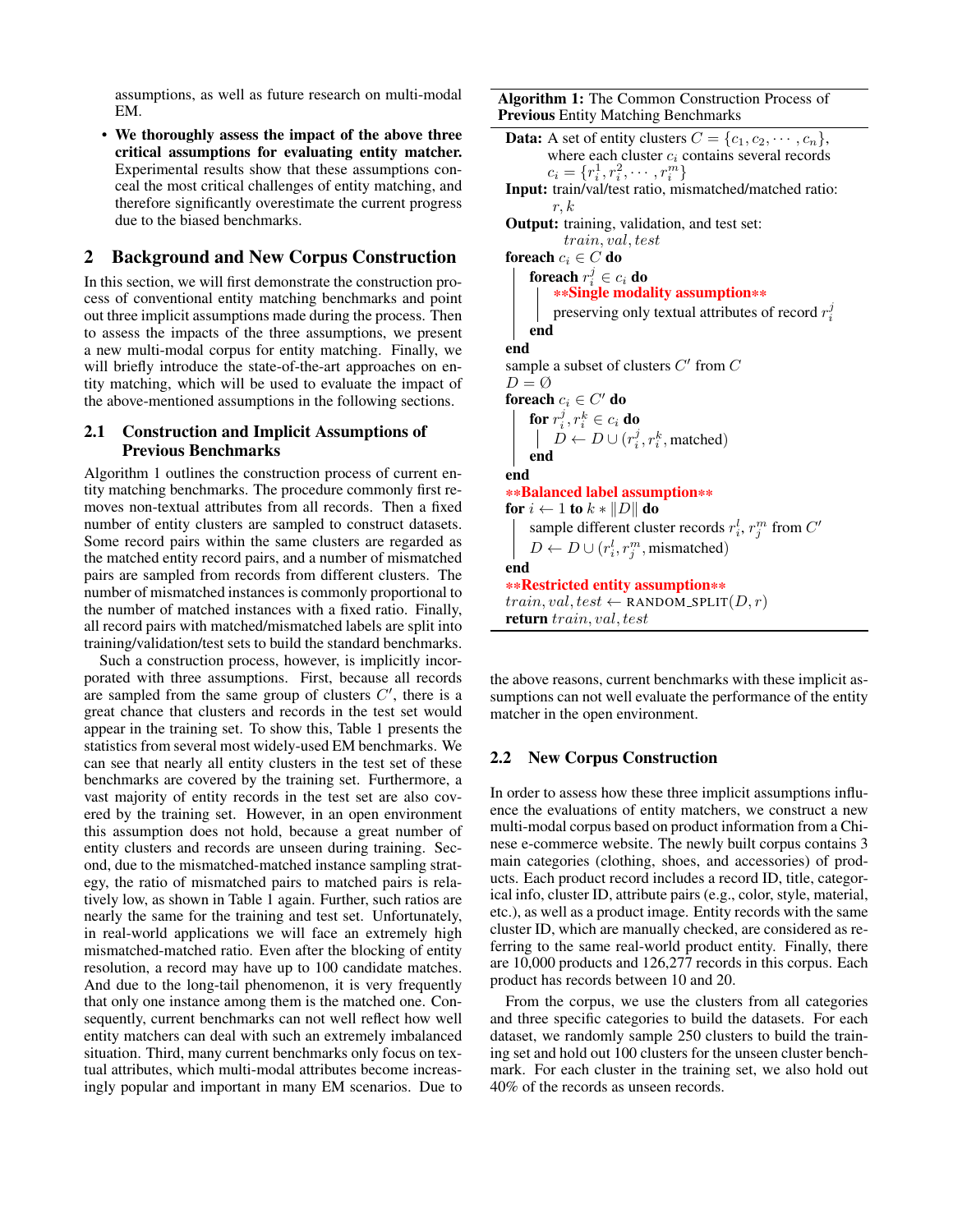<span id="page-3-0"></span>**(a) Dataset Splits**



Figure 2: Four kinds of benchmarks we constructed: a) Open Matching, which contains records all from unseen clusters; b) Clusterfocused Matching, which contains unseen records all from seen clusters; c) Record Linking, which contains one seen record and one unseen record from seen clusters; d) Vanilla setup, which contains records that are all seen during training.

#### 2.3 Baselines

In this paper, we mainly focus on exploring the impact of the three above problems on deep learning-based approaches while leaving others for future work. We choose two representative methods as baselines in our experiments:

- Deepmatcher (DMatcher), which is the first detailed exploration of deep learning methods on EM [\[Mudgal](#page-6-2) *et al.*[, 2018\]](#page-6-2). We use their open source code directly.
- Ditto, which is the SOTA EM method based on pretrained language models [Li *et al.*[, 2020\]](#page-6-4). We reproduce and obtain comparable results on existing benchmarks.

# 3 Benchmark Reconstruction for EM

Applications of entity matching in the open environment are highly diversified and complicated. So it is difficult to build one benchmark for all downstream EM applications. To this end, this paper investigates the three most representative applications of entity matching and evaluates how well the current SOTA approaches can accomplish these applications. Specifically, we build benchmarks for the following three kinds of typical downstream paradigms of entity matching:

- Open Matching (OM), which tries to identify whether two open records refer to the same entity clusters, and there is no specific restriction for the entity clusters. This paradigm corresponds to the scenarios where we want to leverage the learned entity matcher as a universal tool for merging or deduplicating (e.g., combining two databases, deduplicating a new table, etc.). As a result, the clusters and records in the test benchmark are commonly unknown during training under this scenario.
- Cluster-focused Matching (CFM), which tries to identify whether two records belonging to specific *seen* clusters are matched. This paradigm corresponds to the scenarios where we try to sort the mined records about a group of products or merge information about specific

<span id="page-3-2"></span>

|              |                 | Vanilla | RL    | <b>CFM</b> | OМ    |
|--------------|-----------------|---------|-------|------------|-------|
| A11          | <b>DMatcher</b> | 78.48   | 70.20 | 65.18      | 53.09 |
|              | Ditto           | 93.06   | 88.27 | 84.02      | 67.82 |
| Cloth.       | <b>DMatcher</b> | 77.62   | 69.02 | 63.43      | 57.40 |
|              | Ditto           | 89.75   | 82.84 | 80.20      | 70.54 |
| <b>Shoes</b> | <b>DMatcher</b> | 75.44   | 69.09 | 63.60      | 54.49 |
|              | Ditto           | 84.93   | 82.08 | 76.57      | 62.21 |
| Acc.         | <b>DMatcher</b> | 81.47   | 70.73 | 63.16      | 50.67 |
|              | Ditto           | 91.41   | 84.93 | 81.23      | 61.19 |

Table 2:  $F_1$  scores on 4 benchmarks. We can see that unseen clusters and records can significantly reduce the performance of entity matchers.

entities from multiple sources. Under this scenario, all entity clusters in the test set are observed during training, but all records in the test benchmark are new and unseen.

• Record Linking (RL), which tries to link a newlyobtained record to other records in the database. Under this scenario, we can use all entity clusters in the database for training, and there is no new cluster in the test set. However, for each record pair to classify, only one record in it has appeared in the training set, and another record is new. This is a very common scenario for entity matching applications, e.g., linking a new product record to the constructed commodity library.

Apart from the above three benchmarks, we also build a vanilla benchmark for comparison, which follows the construction criteria of the WDC benchmarks [\[Primpeli](#page-6-7) *et al.*, [2019\]](#page-6-7). Figure [2](#page-3-0) illustrates how we build these benchmarks upon our constructed corpus. All these 4 benchmarks share the same training and validation sets. For the test benchmark of OM, we apply the same record pair generation procedure as Algorithm [1](#page-2-0) on the *hold-out clusters* to generate matched and mismatched record pairs. For CFM, we use the *hold-out records* from the training set to build the test benchmark. For RL, we first sample a record from the *hold-out records* and then sample a matched or mismatched record to it from the training set. We set the default matched-mismatched ratio on training and test sets to 1:3 like the  $WDC<sup>2</sup>$  $WDC<sup>2</sup>$  $WDC<sup>2</sup>$ . However, in experiments, we also vary the matched-mismatched ratio of the benchmarks to investigate how the balanced label assumption influences EM performance. Besides, following the same criteria, we also build these 4 benchmarks for each category.

# 4 Experiments and Findings

### 4.1 Restricted Entity Assumption

Findings 1. *Restricted entity assumption biases the nature of entity matching, which changes the task from learning an effective matcher to learning effective representations of seen clusters/records.*

To demonstrate this, we compared the performance of the SOTA entity matchers on 4 newly constructed benchmarks. Table [2](#page-3-2) shows the results. We can find that on the vanilla

<span id="page-3-1"></span><sup>2</sup>[webdatacommons.org/largescaleproductcorpus/v2/#toc4.2](http://webdatacommons.org/largescaleproductcorpus/v2/#toc4.2)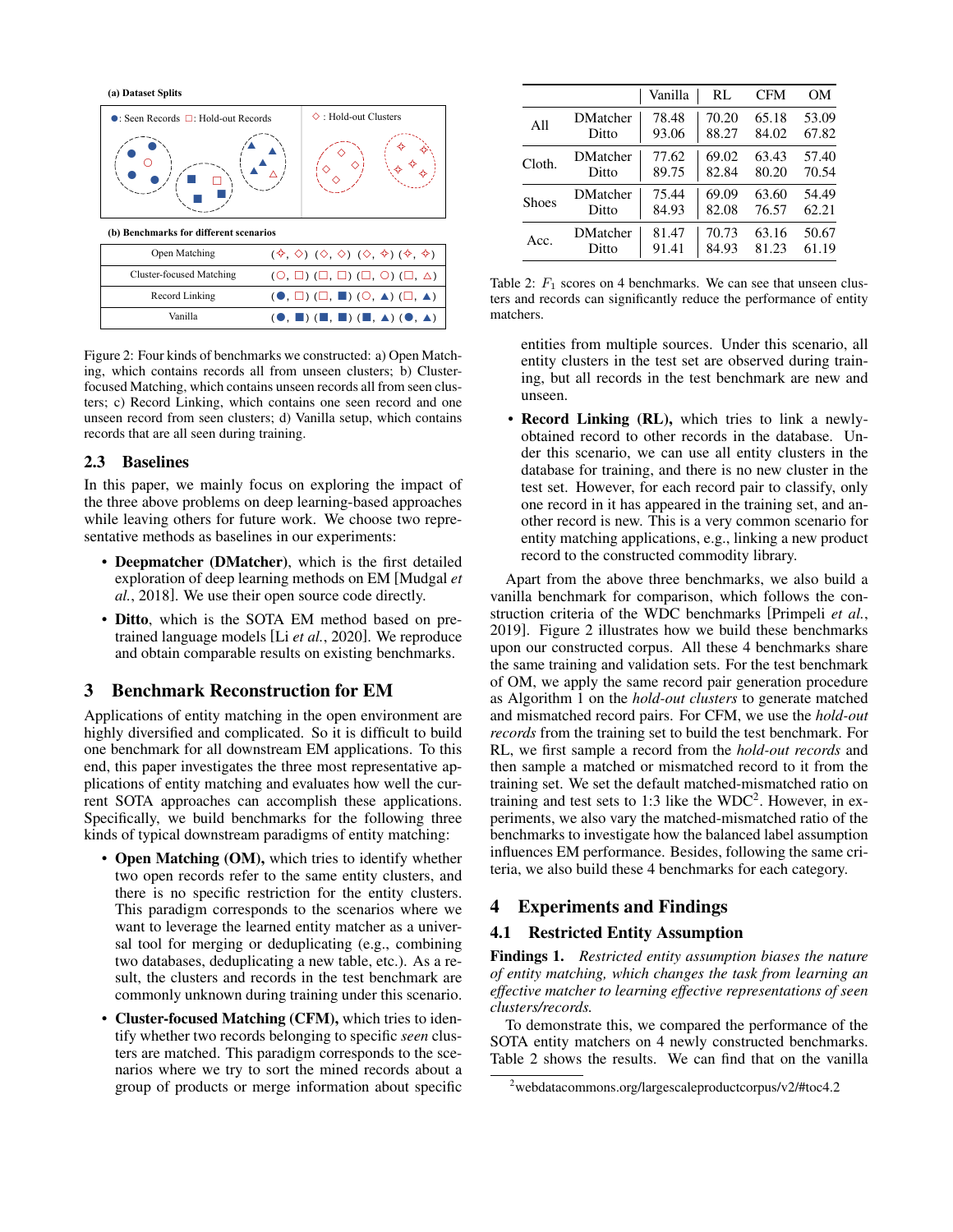<span id="page-4-0"></span>

|        |                 | Vanilla | RL    | <b>CFM</b> | OМ    |
|--------|-----------------|---------|-------|------------|-------|
| A11    | <b>DMatcher</b> | 16.43   | 13.33 | 11.93      | 6.98  |
|        | Ditto           | 38.52   | 32.71 | 28.55      | 14.52 |
| Cloth. | <b>DMatcher</b> | 15.70   | 11.65 | 10.11      | 8.02  |
|        | Ditto           | 33.39   | 27.15 | 24.86      | 18.15 |
| Shoes  | <b>DMatcher</b> | 13.91   | 10.77 | 9.59       | 6.31  |
|        | Ditto           | 24.53   | 21.90 | 20.39      | 10.11 |
| Acc.   | <b>DMatcher</b> | 16.85   | 13.89 | 11.86      | 6.84  |
|        | Ditto           | 30.44   | 25.24 | 23.18      | 10.58 |

Table 3:  $F_1$  scores on 4 benchmarks with mismatched/matched ratio = 100. We find that the performance dramatically dropped on imbalanced benchmarks compared with balanced benchmarks in Table [2.](#page-3-2)

benchmark, these methods can achieve competitive performance of nearly 90%  $F_1$  scores, which is similar to that on previous benchmarks. Unfortunately, the performance dramatically dropped when the restricted entity assumption was removed. We find that the model performance dropped most significantly in the realistic Open Matching scenario – nearly 30% of  $F_1$  scores. Meanwhile, the performance also have a significant drop in Record Linking and Cluster-focused Matching, even most clusters or records in these two settings have been observed during training. This verifies that previous benchmarks incorporated with restricted entity assumption significantly overestimate the performance. Furthermore, we find that the more information about seen records or clusters in benchmarks, the better the performance of the models. This shows that current models, trained on standard benchmarks, do not learn sufficient information to build a universal matcher. Instead, they pay more attention to learning sufficient representations of seen clusters and records. However, in order for the entity matcher can be used in a broader range of scenarios, we hope that the learned entity matcher can be generalized to unseen clusters and records. As a result, only focusing on learning representations of seen clusters or records is not sufficient for EM in an open environment.

In general, previous benchmarks mainly evaluate the ability to learn on seen records or clusters but cannot reflect the ability of generalized entity matching in the open environment. Therefore, there is a discrepancy between previous benchmarks and the real-world entity matching applications.

#### 4.2 Balanced Label Assumption

#### Findings 2. *Balanced label assumption conceals the most critical challenge of entity matching.*

To show this, we investigated the performance of the baselines on 4 newly constructed benchmarks and varied the ratio of matched record pairs to mismatched record pairs gradually from 1:3 to 1:100. Note that 1:100 is a reasonable matchedmismatched ratio in real-world entity matching applications, because the entity resolution system may keep more than 100 candidates for a record at the blocking step to ensure recall [\[Thirumuruganathan](#page-6-8) *et al.*, 2021]. And due to the longtail phenomenon, it is very frequently that only one instance among them is the matched pair. So a matched-mismatched ratio of 1:100 corresponds to real-world EM applications.

Table [3](#page-4-0) shows the results. We can see that even on the

<span id="page-4-1"></span>

<span id="page-4-2"></span>Figure 3:  $F_1$  scores on 4 benchmarks w.r.t. different ratios of mismatched-matched ratio on *test set*.



Figure 4:  $F_1$  scores on 4 categories w.r.t. different ratios of mismatched-matched ratio on *both training and test sets*.

vanilla benchmark, the  $F_1$  score dropped dramatically on the imbalanced scenario, compared to the results on the balanced scenario in Table [2.](#page-3-2) More importantly, the performance becomes even worse in other three benchmarks. On the open matching benchmark, the performance of state-of-the-art systems is even as low as 14.52%. This shows the significant impact of imbalanced labels on entity matching.

In order to take a closer look at the challenges posed by imbalanced labels, we dynamically varied the mismatchedmatched ratio on test benchmark. Figure [3](#page-4-1) shows the results. We can see that the performance on all benchmarks steadily dropped when the mismatched-matched ratio increased on the test benchmark. Furthermore, we find that this problem can not be solved by merely adjusting the mismatched-matched ratio on the training set, as shown in Figure [4.](#page-4-2) We believe that this is because the imbalanced training set will pose a great challenge for model learning. As a result, how to deal with the extremely imbalanced labels in the open environment is one of the most critical challenges for entity matching. Unfortunately, previous benchmarks conceal this challenge because they introduced the balanced label assumption when generating mismatched instances. Consequently, previous benchmarks can not well represent the real-world performance of entity matchers in an open environment.

### 4.3 Single Modality Assumption

Findings 3. *Single modality assumption stems from the underestimation of the importance of multi-modality on previous benchmarks.*

To show this, we conducted experiments on newly constructed benchmarks with multi-modal records. Because cur-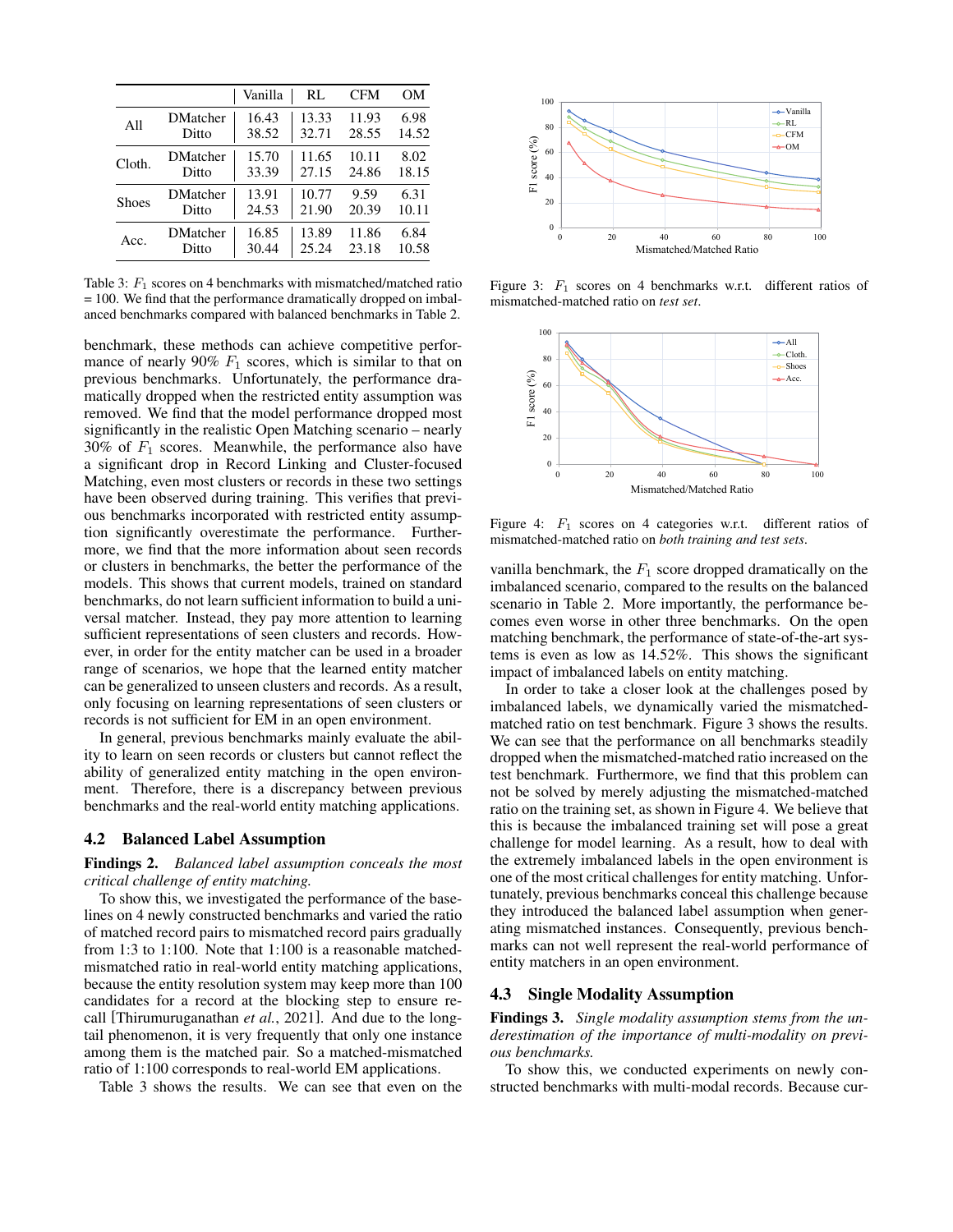<span id="page-5-0"></span>

|        |                                            | Vanilla | RL    | <b>CFM</b> | OM    |
|--------|--------------------------------------------|---------|-------|------------|-------|
|        | Balanced (Matched:Mismatched = $1:3$ )     |         |       |            |       |
| All    | Textual                                    | 93.06   | 88.27 | 84.02      | 67.82 |
|        | Visual                                     | 95.42   | 91.50 | 88.13      | 74.14 |
|        | Multi-modal                                | 96.89   | 93.66 | 91.11      | 78.45 |
|        | Textual                                    | 89.75   | 82.84 | 80.20      | 70.54 |
| Cloth. | Visual                                     | 95.87   | 92.08 | 88.12      | 78.12 |
|        | Multi-modal                                | 96.90   | 93.40 | 90.18      | 80.56 |
|        | Textual                                    | 84.93   | 82.08 | 76.57      | 62.21 |
| Shoes  | Visual                                     | 89.50   | 83.82 | 79.79      | 64.90 |
|        | Multi-modal                                | 91.82   | 87.13 | 85.29      | 72.02 |
|        | Textual                                    | 91.41   | 84.93 | 81.23      | 61.19 |
| Acc.   | Visual                                     | 92.64   | 88.48 | 83.59      | 65.12 |
|        | Multi-modal                                | 94.96   | 91.26 | 86.98      | 68.29 |
|        | Imbalanced (Matched:Mismatched = $1:100$ ) |         |       |            |       |
|        | Textual                                    | 38.52   | 32.71 | 28.55      | 14.52 |
| A11    | Visual                                     | 65.82   | 55.92 | 50.29      | 30.93 |
|        | Multi-modal                                | 76.72   | 64.67 | 60.06      | 30.39 |
| Cloth. | Textual                                    | 33.39   | 27.15 | 24.86      | 18.15 |
|        | Visual                                     | 65.10   | 54.93 | 49.64      | 29.83 |
|        | Multi-modal                                | 73.16   | 62.37 | 58.38      | 30.86 |
| Shoes  | Textual                                    | 24.53   | 21.90 | 20.39      | 10.11 |
|        | Visual                                     | 38.52   | 29.25 | 24.15      | 12.09 |
|        | Multi-modal                                | 46.95   | 35.88 | 30.07      | 14.61 |
| Acc.   | Textual                                    | 30.44   | 25.24 | 23.18      | 10.58 |
|        | Visual                                     | 46.54   | 38.85 | 33.36      | 14.93 |
|        | Multi-modal                                | 49.02   | 41.24 | 36.03      | 14.37 |

Table 4: Experimental results on multi-modal EM. We can see that introducing the visual attribute can significantly boost the performance on open clusters and imbalanced settings.

rently there is little previous work focused on multi-modal entity matching, we build a simple baseline for visual and multimodal EM. Specifically, we use Vision Transformer [\[Dosovit](#page-6-9)skiy *et al.*[, 2021\]](#page-6-9) as the image encoder and apply a multilayer perceptron on the representations of images of two records to obtain a visual matching representation. Then for the singlemodal visual baseline, we direct send the visual matching representation into a classifier to determine the match result. For the multi-modal approach, we use a gated mechanism to fuse this visual matching representation with the text matching representation and then send it to a classifier.

Table [4](#page-5-0) shows the results. We can find that the importance of visual attributes can be underestimated based on the performance of the vanilla benchmarks. In balanced vanilla benchmarks, the improvement of introducing visual information is not very significant, which is consistent with the phenomenon from previous benchmarks [\[Wilke and Rahm, 2021\]](#page-6-10). However, when we refer to the results on open environment benchmarks, the improvement of incorporating visual information is very significant: there are more than 7 points of  $F_1$  score gains on CFM and more than 11 points of  $F_1$  score gains on OM. Furthermore, the multi-modal model achieves more than 40% of  $F_1$  scores improvements under the imbalanced benchmarks for some categories and can be better generalized to unseen clusters and records. All these results demonstrate that multi-modal information can significantly benefit entity matching in the open environment.

# 5 Related Work

EM Approaches. Entity matching (EM) aims to identify whether two entity records refer to the same real-world entity, which is the most critical step of entity resolution [\[Christophides](#page-6-11) *et al.*, 2021]. This study dates back to [\[Fellegi and Sunter, 1969\]](#page-6-0) and has attached great attention. To solve this open problem, various approaches have been proposed, e.g., distance-based, rule-based, declarative, and probabilistic methods [\[Papadakis](#page-6-12) *et al.*, 2021]. In recent years, deep learning has been introduced to this field and achieved promising results [\[Thirumuruganathan](#page-6-13) *et al.*, 2018; [Mudgal](#page-6-2) *et al.*, 2018; Nie *et al.*[, 2019;](#page-6-14) Fu *et al.*[, 2020;](#page-6-3) Li *et al.*[, 2020\]](#page-6-4).

EM Benchmarks. In the early development of EM, many datasets are used to construct benchmarks to evaluate EM methods [\[Primpeli and Bizer, 2020\]](#page-6-5). There has been an effort on building large-scale datasets for deep learning methods [\[Primpeli](#page-6-7) *et al.*, 2019]. There have also been some attempts on extending the EM task to broader scenarios by extending the data schema, record formats, and relationships between records [Jiménez-Ruiz *et al.*, 2020; Wang *et al.*[, 2021\]](#page-6-16). Unfortunately, as we mentioned above, all these benchmarks are built on three erroneous assumptions, which lead to a significant gap between the benchmarks and EM in the open environment. There is also some literature discussing multi-modal entity matching [\[Christophides](#page-6-11) *et al.*, 2021; [Wilke and Rahm, 2021\]](#page-6-10). However, due to the benchmark limitation, the importance and effectiveness of multi-modal attributes to EM were hindered and inaccurately evaluated.

### 6 Conclusions

In this paper, we highlight that the gap between reality and ideality of entity matching stems from the erroneous implicit assumptions introduced during the benchmark construction process. These assumptions are inconsistent with the nature of entity matching and therefore lead to biased evaluations of current EM approaches. To this end, we build a new EM corpus and re-construct EM benchmarks. By step-wisely changing the restricted entities, balanced labels, and singlemodal records in previous benchmarks into open entities, imbalanced labels, and multi-modal records in an open environment, we find that current state-of-the-art approaches suffer severely from unseen clusters, imbalanced labels. Furthermore, previous benchmarks also underestimated the impact of multi-modal attributes on entity matching. Our findings reveal that previous benchmarks biased the evaluation of the progress of current entity matching approaches, and there is still a long way to go to build effective entity matchers.

### Acknowledgments

This work was supported by the National Key Research and Development Program of China (No. 2020AAA0106400), and the National Natural Science Foundation of China under Grants no. 62122077, 62106251, 62076233.